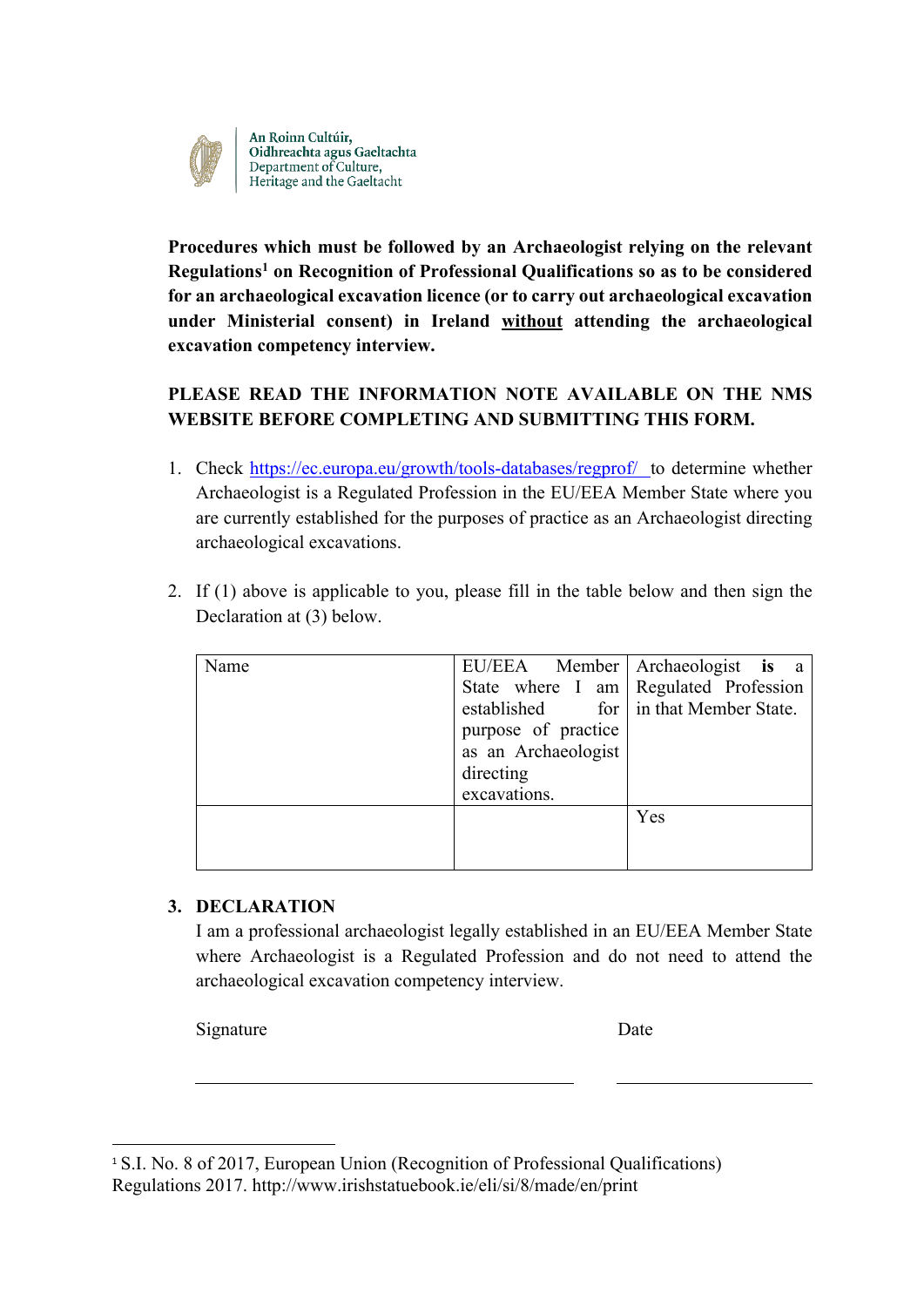4. If Archaeologist is not a Regulated Profession in the EU/EEA Member State where you are currently established for the purposes of practice as an Archaeologist directing archaeological excavations but you have directed archaeological excavations for one year during the preceding ten years, please fill in the table below and then sign the Declaration at (5) below.

| Candidate Name |                                       | EU/EEA Member   Archaeologist is not a |
|----------------|---------------------------------------|----------------------------------------|
|                | State where I am regulated profession |                                        |
|                | established<br>for                    |                                        |
|                | purpose of practice                   |                                        |
|                | as an Archaeologist                   |                                        |
|                | directing                             |                                        |
|                | excavations.                          |                                        |
|                |                                       | Yes                                    |

### **5. DECLARATION**

I am a professional archaeologist legally established in an EU/EEA Member State and, as I have directed archaeological excavations for at least one year in the EU/EEA Member State(s) listed below for one year during the ten years preceding the date given below, I do not need to attend the archaeological excavation competency interview.

*List of EU/EEA Member States where practice as an Archaeologist directing archaeological excavation has occurred during preceding ten years:*

Signature Date

#### **Documents to accompany this form when submitted**

- 1. Proof of the nationality of the Archaeologist.
- 2. Evidence that the Archaeologist is based in an EU/EEA Member State other than Ireland and is engaged in professional practice in that state as an Archaeologist.
- 3. Evidence of professional qualifications (a copy of the original diploma/degree accompanied by an Irish/English translation of the text of that document).